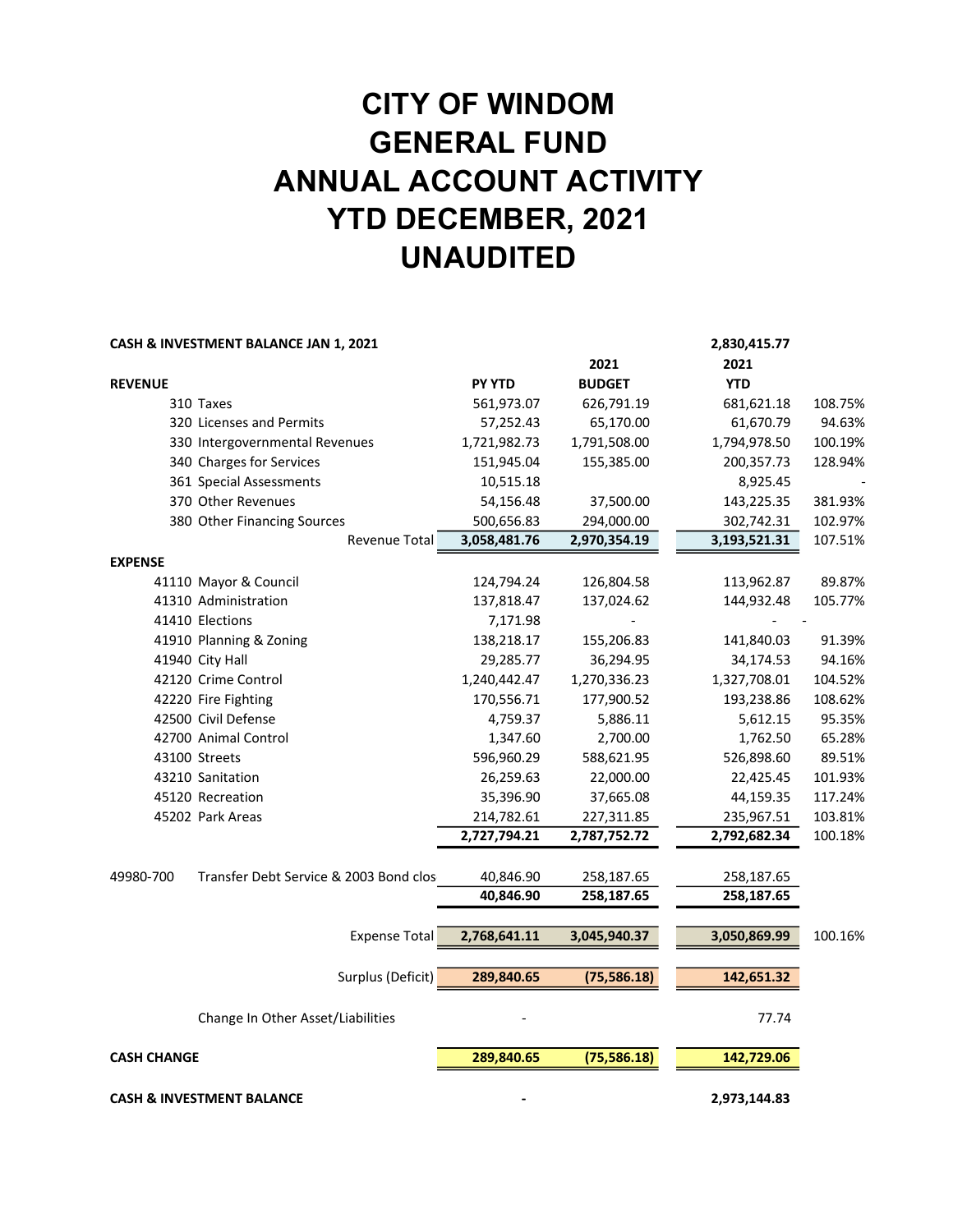# CITY OF WINDOM LIBRARY FUND ANNUAL ACCOUNT ACTIVITY YTD DECEMBER, 2021 UNAUDITED

| CASH & INVESTMENT BALANCE JAN 1, 2021 |               |               | 225,595.45 |         |
|---------------------------------------|---------------|---------------|------------|---------|
|                                       |               | 2021          | 2021       |         |
|                                       | <b>PY YTD</b> | <b>BUDGET</b> | <b>YTD</b> | %       |
| <b>REVENUE</b>                        |               |               |            |         |
| 310 Taxes                             | 191,707.00    | 192,480.84    | 192,481.00 | 100.00% |
| 330 County Grants                     | 19,055.82     | 20,000.00     | 18,292.34  | 91.46%  |
| 340 Charges for Services              | 325.45        | 500.00        | 203.90     | 40.78%  |
| 370 Other Revenue                     | 2,434.04      | 8,500.00      | 11,077.13  | 130.32% |
| <b>Revenue Total</b>                  | 213,522.31    | 221,480.84    | 222,054.37 | 100.26% |
| <b>EXPENSE</b>                        |               |               |            |         |
| 100 Personal Services                 | 125,846.29    | 145,352.00    | 134,561.08 | 92.58%  |
| 200 Supplies                          | 6,540.08      | 6,700.00      | 5,806.73   | 86.67%  |
| 300 Charges and Services              | 9,442.34      | 10,200.00     | 10,289.81  | 100.88% |
| 360 Insurance                         | 4,330.98      | 4,998.84      | 5,187.81   | 103.78% |
| 380 Utility Service                   | 6,316.62      | 7,500.00      | 6,838.98   | 91.19%  |
| 400 Repairs & Maint                   | 10,676.62     | 11,200.00     | 14,620.50  | 130.54% |
| 430 Misc                              | 27,885.63     | 30,530.00     | 29,163.18  | 95.52%  |
| 500 Capital Outlay                    | 26,105.05     | 11,563.36     | 11,563.36  | 100.00% |
| <b>Expense Total</b>                  | 217,143.61    | 228,044.20    | 218,031.45 | 95.61%  |
|                                       |               |               |            |         |
| Surplus (Deficit)                     | (3,621.30)    | (6, 563.36)   | 4,022.92   |         |
| Change In Other Asset/Liabilities     |               |               | (2,856.97) |         |
|                                       |               |               |            |         |
| <b>CASH CHANGE</b>                    | (3,621.30)    | (6, 563.36)   | 1,165.95   |         |
|                                       |               |               |            |         |

CASH & INVESTMENT BALANCE 226,761.40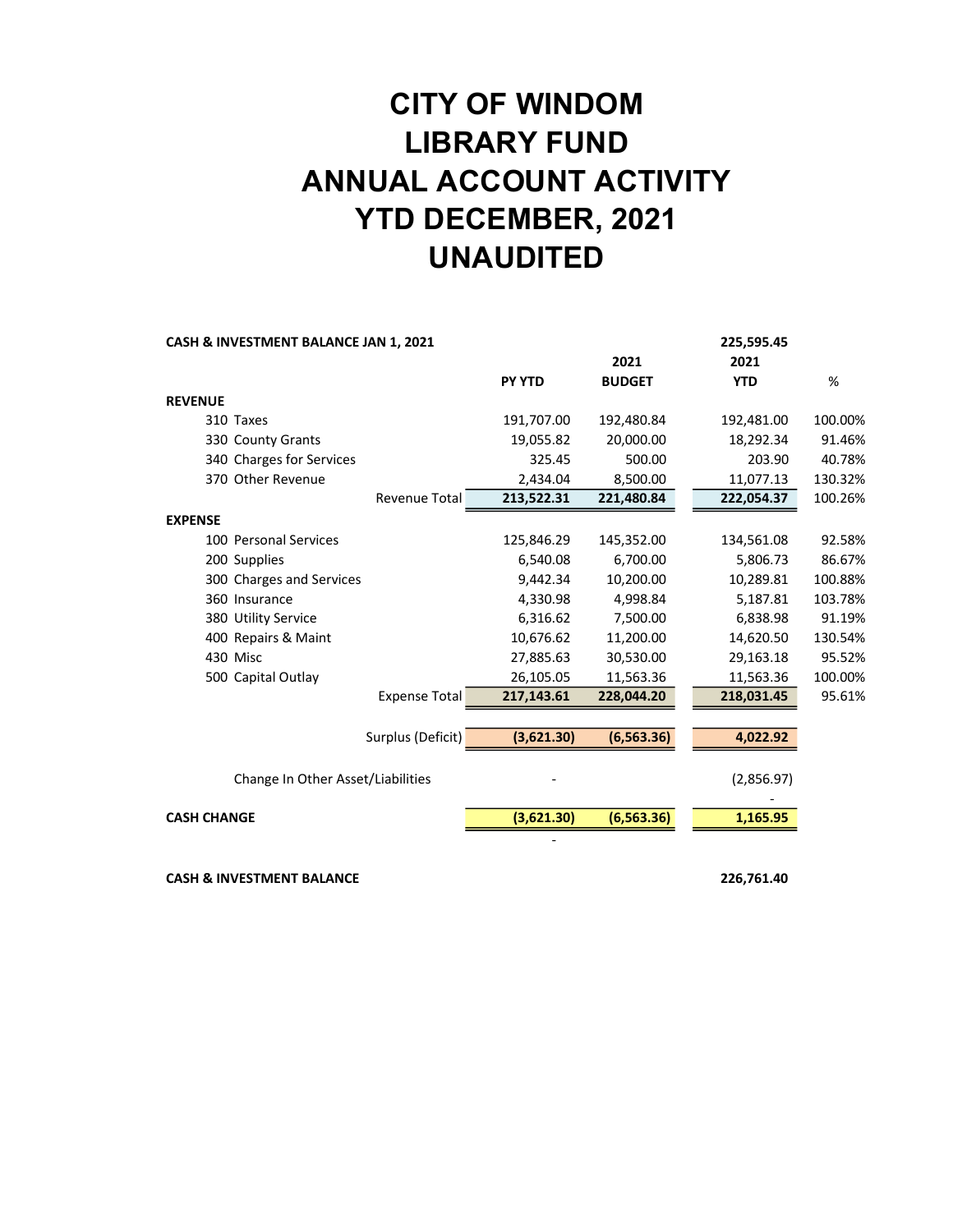### CITY OF WINDOM AIRPORT FUND ANNUAL ACCOUNT ACTIVITY YTD DECEMBER, 2021 UNAUDITED

#### CASH & INVESTMENT BALANCE JAN 1, 2021 (85,088.80)

|                                      |               | 2021          | 2021         | %       |
|--------------------------------------|---------------|---------------|--------------|---------|
| <b>REVENUE</b>                       | <b>PY YTD</b> | <b>BUDGET</b> | <b>YTD</b>   |         |
| 310 Taxes                            | 10,000.00     | 10,000.00     | 10,000.00    | 100.00% |
| 330 Intergovernmental Revenues       | 315,833.98    | 155,500.00    | 50,922.42    | 32.75%  |
| 340 Charges and Services             | 108,263.46    | 105,750.00    | 122,016.91   | 115.38% |
| 370 Other Revenues                   |               |               | 5,980.62     |         |
| Revenue Total                        | 434,097.44    | 271,250.00    | 188,919.95   | 69.65%  |
| <b>EXPENSE</b>                       |               |               |              |         |
| 100 Personal Services                | 10,080.98     | 10,490.00     | 10,267.26    | 97.88%  |
| 200 Supplies                         | 1.768.20      | 1.900.00      | 1,018.18     | 53.59%  |
| 250 Merchandise Purchases            | 58,314.17     | 75,000.00     | 82,107.30    | 109.48% |
| 300 Charges and Services             | 839.35        | 400.00        | 329.82       | 82.46%  |
| 360 Insurance                        | 14,049.21     | 16,867.66     | 20,154.50    | 119.49% |
| 380 Utility Service                  | 7,985.71      | 8,500.00      | 9,015.78     | 106.07% |
| 400 Repairs & Maint                  | 18,287.68     | 8,500.00      | 10,178.92    | 119.75% |
| 430 Misc                             | 3,254.43      | 1,850.00      | 4,906.91     | 265.24% |
| 500 Capital Outlay                   | 313,009.03    | 155,000.00    | 70,758.47    | 45.65%  |
| <b>Expense Total</b>                 | 427,588.76    | 278,507.66    | 208,737.14   | 74.95%  |
|                                      |               |               |              |         |
| Surplus (Deficit)                    | 6,508.68      | (7, 257.66)   | (19, 817.19) |         |
| Change In Other Asset/Liabilities    |               |               | 230,840.87   |         |
| <b>CASH CHANGE</b>                   | 6,508.68      | (7, 257.66)   | 211,023.68   |         |
| <b>CASH &amp; INVESTMENT BALANCE</b> |               |               | 125,934.88   |         |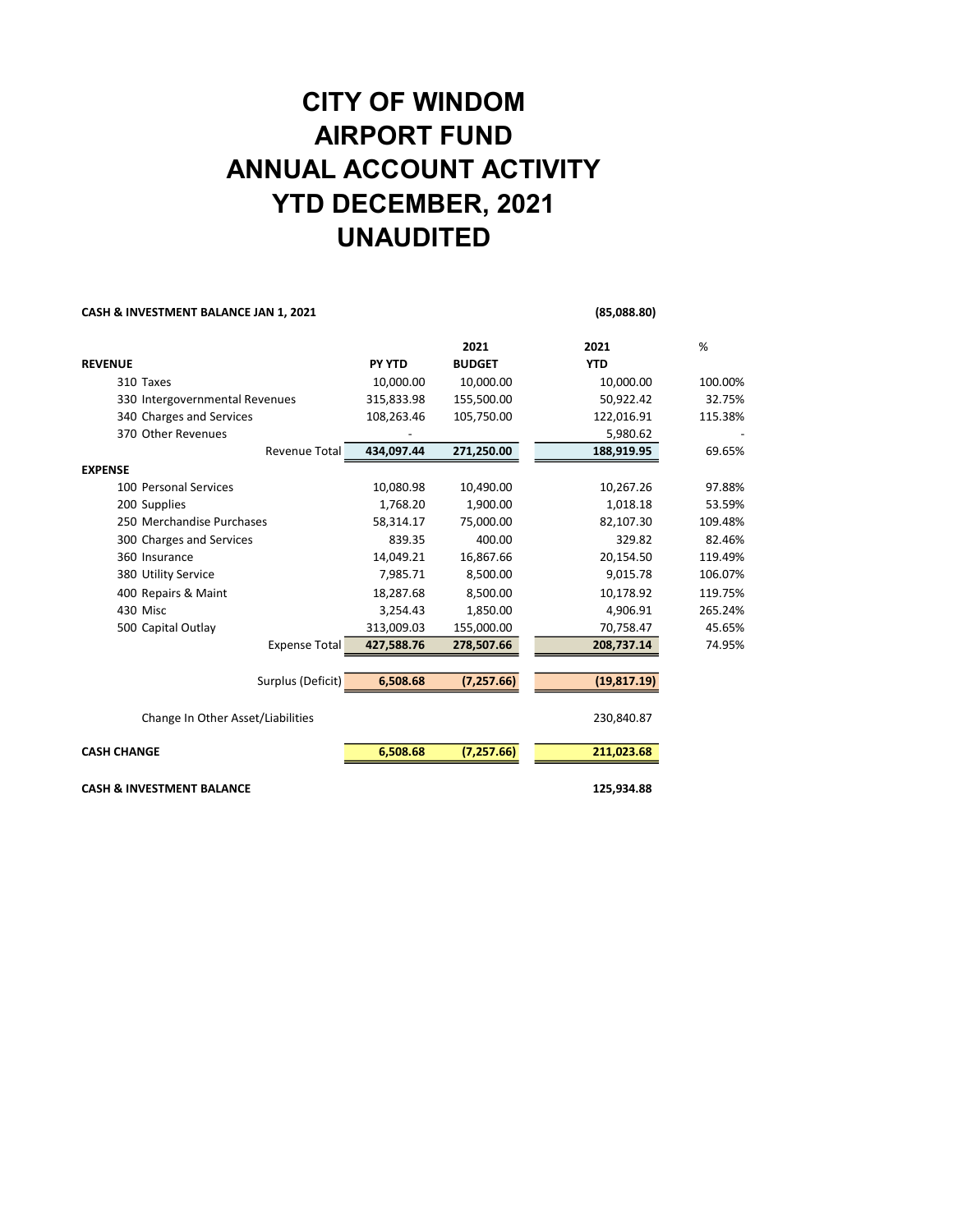# CITY OF WINDOM POOL FUND ANNUAL ACCOUNT ACTIVITY YTD DECEMBER, 2021 UNAUDITED

| CASH & INVESTMENT BALANCE JAN 1, 2021 |               |               | 74,808.92  |         |
|---------------------------------------|---------------|---------------|------------|---------|
|                                       |               | 2021          | 2021       |         |
|                                       | <b>PY YTD</b> | <b>BUDGET</b> | <b>YTD</b> | %       |
| <b>REVENUE</b>                        |               |               |            |         |
| 310 Taxes                             | 76,263.00     | 69,637.31     | 69,637.00  | 100.00% |
| 340 Charges for Services              | 38,844.50     | 41,100.00     | 42,888.75  | 104.35% |
| 370 Other Revenues                    |               | 1,500.00      | 926.00     | 61.73%  |
| Revenue Total                         | 115,107.50    | 112,237.31    | 113,451.75 | 101.08% |
| <b>EXPENSE</b>                        |               |               |            |         |
| 100 Personal Services                 | 65,161.94     | 62,125.00     | 62,767.60  | 101.03% |
| 200 Supplies                          | 8,088.45      | 7,850.00      | 8,156.75   | 103.91% |
| 250 Merchandise Purchases             | 3,854.82      | 3,450.00      | 3,953.66   | 114.60% |
| 300 Charges and Services              | 2,877.50      | 4,300.00      | 1,101.56   | 25.62%  |
| 360 Insurance                         | 4,927.48      | 5,387.31      | 8,457.58   | 156.99% |
| 380 Utility Service                   | 10,850.20     | 13,325.00     | 12,412.71  | 93.15%  |
| 400 Repairs & Maint                   | 17,355.69     | 13,000.00     | 6,288.96   | 48.38%  |
| 430 Misc                              | 2,313.79      | 2,800.00      | 3,595.00   | 128.39% |
| 500 Capital Outlay                    |               |               |            |         |
| <b>Expense Total</b>                  | 115,429.87    | 112,237.31    | 106,733.82 | 95.10%  |
| Surplus (Deficit)                     | (322.37)      |               | 6,717.93   |         |
|                                       |               |               |            |         |
| Change In Other Asset/Liabilities     |               |               | (48.09)    |         |
| <b>CASH CHANGE</b>                    | (322.37)      |               | 6,669.84   |         |
| <b>CASH &amp; INVESTMENT BALANCE</b>  |               |               | 81,478.76  |         |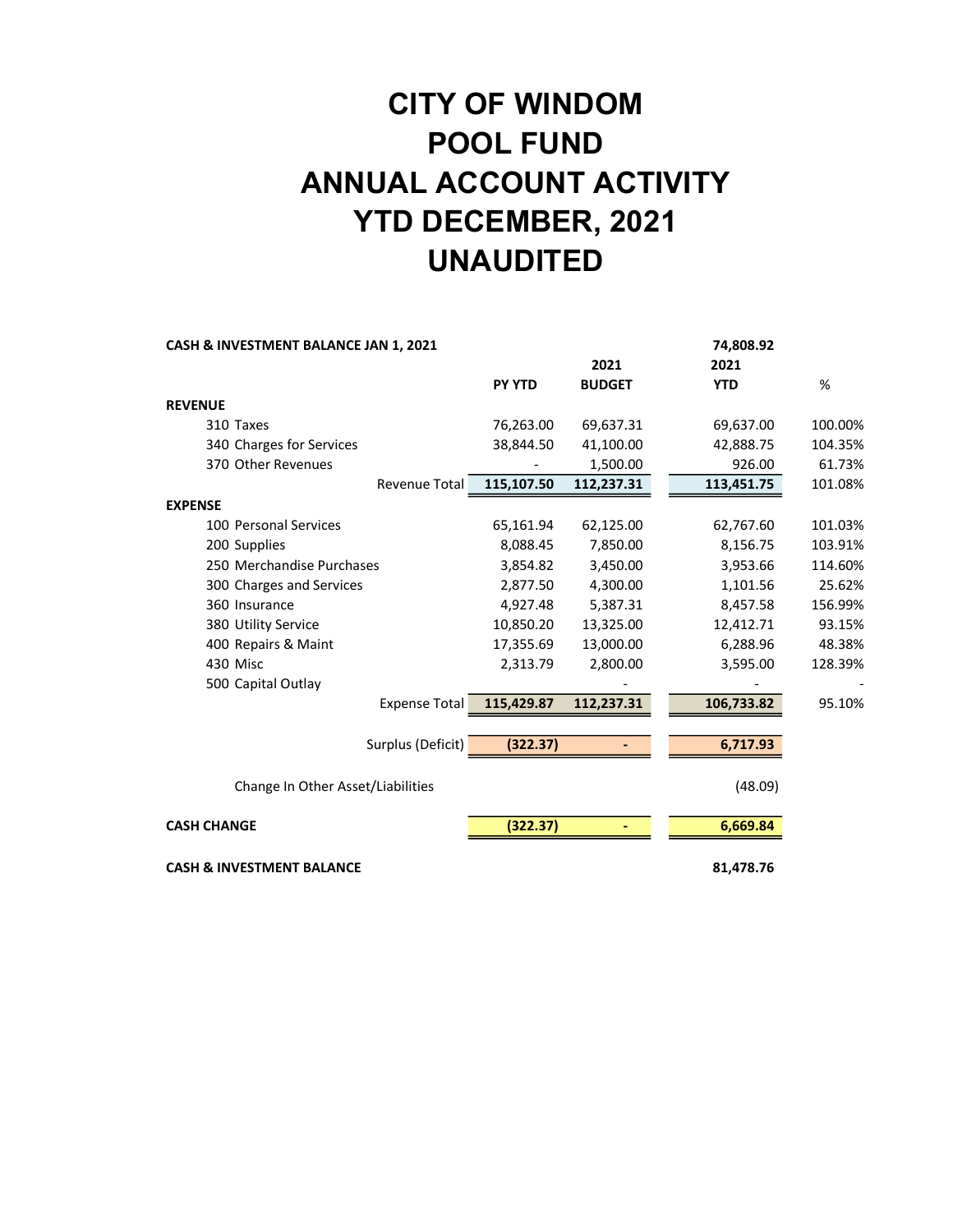## CITY OF WINDOM AMBULANCE FUND ANNUAL ACCOUNT ACTIVITY YTD DECEMBER, 2021 UNAUDITED

|               |               | 1,340,211.01 |                              |
|---------------|---------------|--------------|------------------------------|
|               | 2021          | 2021         |                              |
| <b>PY YTD</b> | <b>BUDGET</b> | <b>YTD</b>   | %                            |
|               |               |              |                              |
| 12,189.75     | 5,000.00      | 23,286.82    | 465.74%                      |
| 812,441.90    | 856,500.00    | 898,532.03   | 104.91%                      |
| 29,542.30     | 5,000.00      | 10,119.25    | 202.39%                      |
| 20,000.00     |               |              |                              |
| 874,173.95    | 866,500.00    | 931,938.10   | 107.55%                      |
|               |               |              |                              |
| 276,610.76    | 269,155.00    | 304,033.54   | 112.96%                      |
| 46,602.61     | 49,500.00     | 73,125.00    | 147.73%                      |
|               |               | 637.03       |                              |
| 96,374.51     | 94,500.00     | 118,571.51   | 125.47%                      |
| 14,611.11     | 15,504.58     | 16,550.47    | 106.75%                      |
| 5,664.46      | 7,220.00      | 6,845.69     | 94.82%                       |
| 15,930.90     | 23,400.00     | 29,347.42    | 125.42%                      |
| 10,094.44     | 15,000.00     | 11,575.00    | 77.17%                       |
| 136,295.00    | 235,000.00    | 222,243.60   | 94.57%                       |
| 602,183.79    | 709,279.58    | 782,929.26   | 110.38%                      |
|               |               |              |                              |
| 271,990.16    | 157,220.42    | 149,008.84   |                              |
|               |               |              |                              |
|               |               |              |                              |
| 271,990.16    | 157,220.42    | 135,473.55   |                              |
|               |               |              |                              |
|               |               |              | (13, 535.29)<br>1,475,684.56 |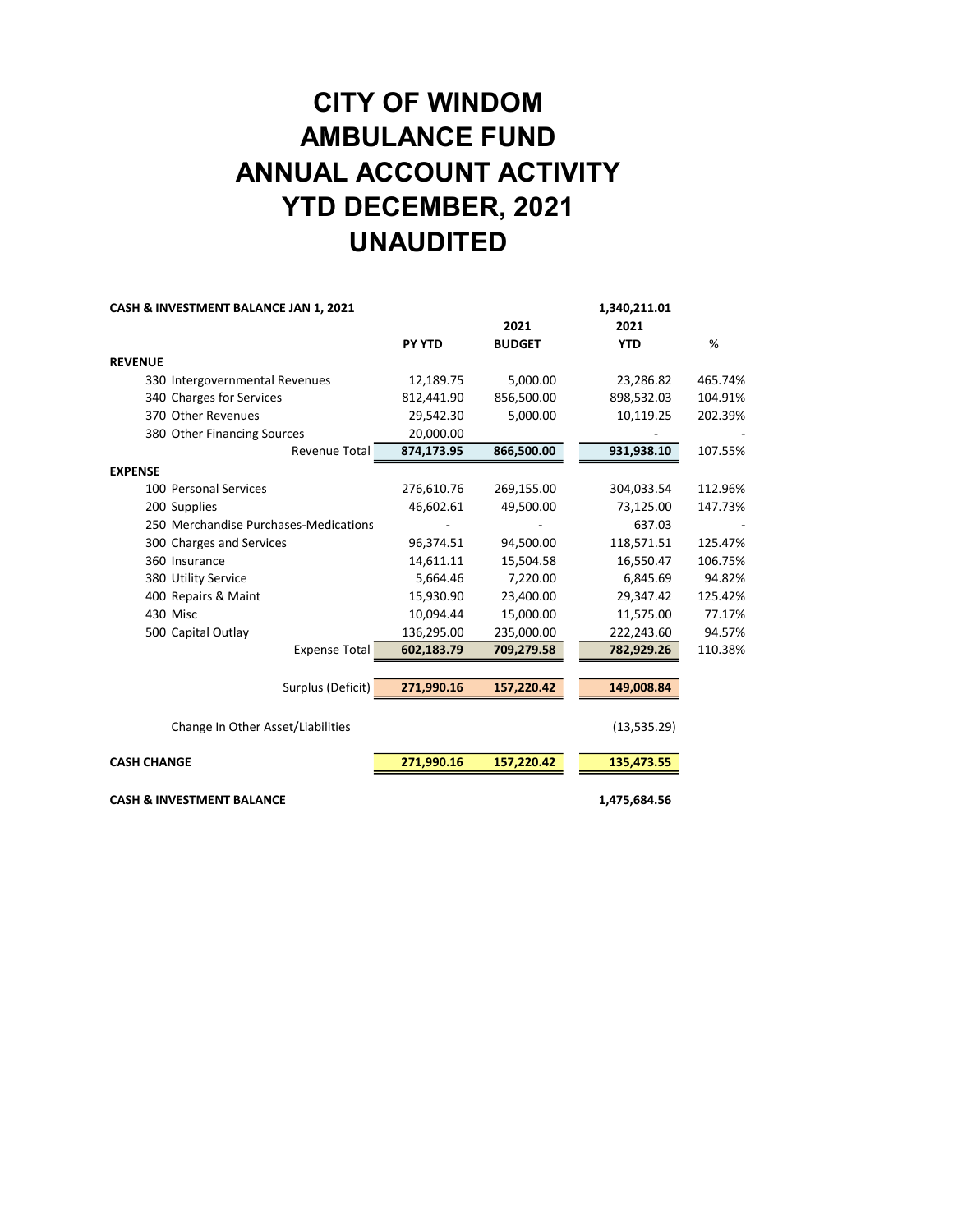#### CITY OF WINDOM ECONOMIC DEVELOPMENT AUTHORITY FUND ANNUAL ACCOUNT ACTIVITY YTD DECEMBER, 2021 UNAUDITED

| CASH & INVESTMENT BALANCE JAN 1, 2021 |                      | (118, 308.28) |               |               |                |
|---------------------------------------|----------------------|---------------|---------------|---------------|----------------|
|                                       |                      |               | 2021          | 2021          | %              |
| <b>REVENUE</b>                        |                      | PY YTD        | <b>BUDGET</b> | <b>YTD</b>    |                |
| 310 Taxes                             |                      | 90,454.00     | 131,428.50    | 131,428.00    | 100.00%        |
| 330 Intergovernmental Revenues        |                      |               | 40,000.00     | 2,312.70      | 5.78%          |
| 340 Charges for Services              |                      | 26,211.69     | 735.00        |               | 0.00%          |
| 370 Other Revenue                     |                      | 106,690.54    |               | 31,405.82     |                |
| 380 Other Financing Sources           |                      | 3,240.00      | 189,902.61    | 189,902.61    | 100.00%        |
|                                       | Revenue Total        | 226,596.23    | 362,066.11    | 355,049.13    | 98.06%         |
| <b>EXPENSE</b>                        |                      |               |               |               |                |
| 100 Personal Services                 |                      | 117,279.99    | 122,645.00    | 122,015.77    | 99.49%         |
| 200 Supplies                          |                      | 1,403.14      | 1,800.00      | 1,506.05      | 83.67%         |
| 300 Charges and Services              |                      | 38,876.66     | 42,450.00     | 32,210.83     | 75.88%         |
| 360 Insurance                         |                      | 4,722.40      | 5,568.50      | 8,904.80      | 159.91%        |
| 380 Utility Service                   |                      | 1,179.25      | 500.00        | 3,671.69      | 734.34%        |
| 400 Repairs & Maint                   |                      | 1,928.29      | 3,400.00      | 21,700.28     | 638.24%        |
| 430 Misc                              |                      | 36,644.65     | 13,300.00     | 70,484.20     | 529.96%        |
| 481 Other                             |                      | 129,843.75    | 12,000.00     |               | 0.00% Cemstone |
| 500 Capital Outlay                    |                      |               |               |               |                |
| 600 Debt Service                      |                      | 40,320.00     | 203,342.61    | 203,342.61    | 100.00%        |
|                                       | <b>Expense Total</b> | 372,198.13    | 405,006.11    | 463,836.23    | 114.53%        |
|                                       | Surplus (Deficit)    | (145,601.90)  | (42,940.00)   | (108, 787.10) |                |
| Change In Other Asset/Liabilities     |                      |               |               | (2,640.45)    | Cemstone       |
| <b>CASH CHANGE</b>                    |                      | (145, 601.90) | (42,940.00)   | (111,427.55)  |                |
| <b>CASH &amp; INVESTMENT BALANCE</b>  |                      |               |               | (229, 735.83) |                |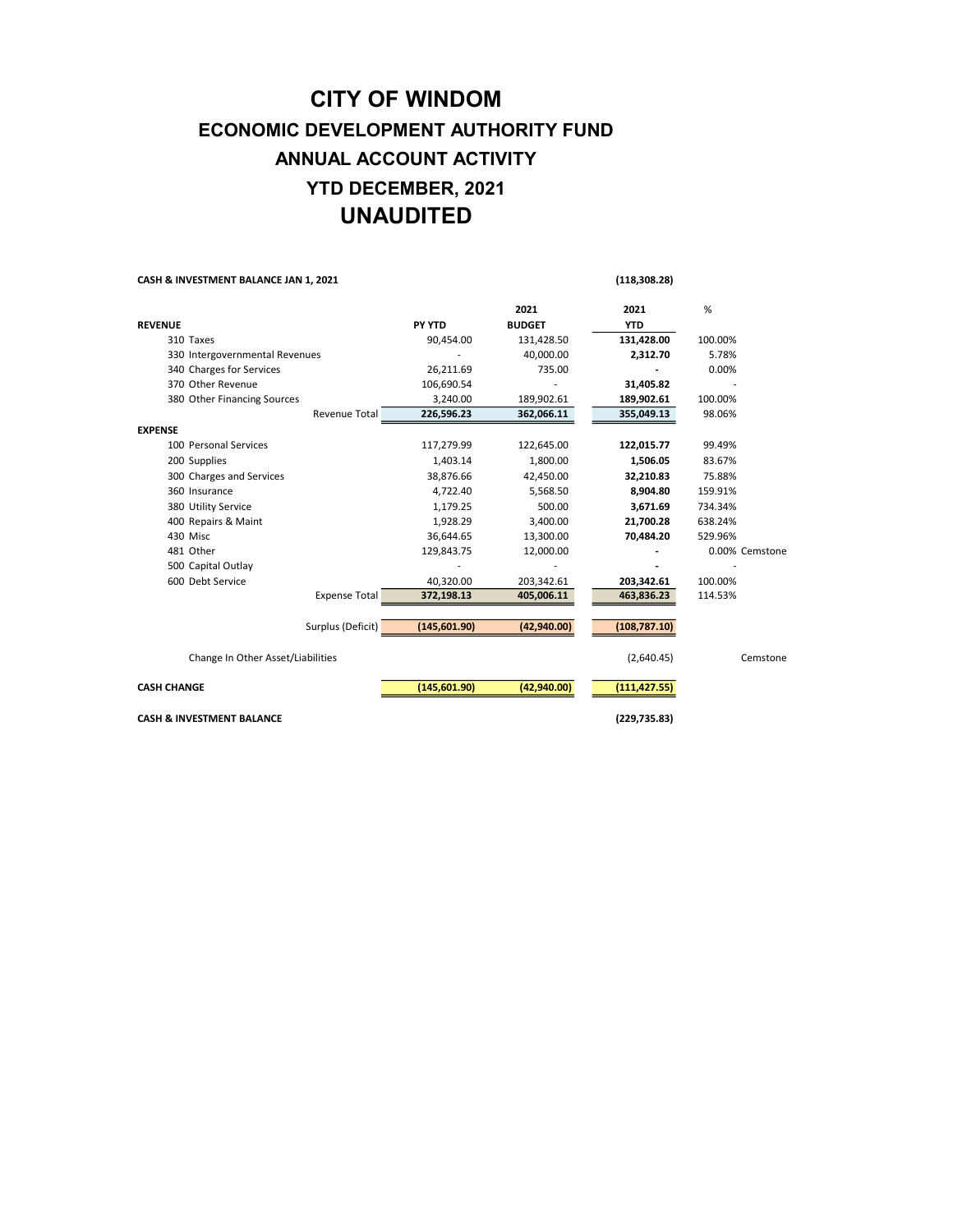#### CITY OF WINDOM TAX INCREMENT FINANCING FUND ANNUAL ACCOUNT ACTIVITY YTD DECEMBER, 2021 UNAUDITED

|     |                       |                              | <b>BEGINNING</b> | <b>RECEIPTS</b> | <b>DISBURSEMENTS</b> | <b>ENDING</b>    |                                     |
|-----|-----------------------|------------------------------|------------------|-----------------|----------------------|------------------|-------------------------------------|
| 260 |                       | TIF 1-13 River Bluff Estates |                  | 39,219.45       |                      | 39,219.45        | Used to payoff Interfund Loan to ED |
| 261 |                       | TIF 1-21 Tibodeau's Center   |                  | 91,985.19       | (81, 395.72)         | 10,589.47        |                                     |
| 265 |                       | TIF 1-8 Downtown Redev       |                  |                 |                      | ٠                | Decertified                         |
| 266 | TIF 1-10 Runnings     |                              |                  | 45.948.71       | (41, 353.84)         | 4,594.87         |                                     |
| 267 | TIF 1-11 Quiring      |                              |                  |                 |                      |                  |                                     |
| 268 | TIF 1-12 I            | 314.95                       | 92,733.72        | 291,482.05      | (262, 333.85)        | 121,881.92       |                                     |
| 269 | TIF 1-14 !            | 1746.31                      |                  |                 |                      |                  |                                     |
| 270 | TIF 1-16 GDF District |                              |                  | 16,167.76       | (13,773.60)          | 2,394.16         |                                     |
| 271 |                       | TIF 1-18 AG BUILDERS GDF     |                  | 13,544.05       | (12, 189.65)         | 1,354.40         |                                     |
|     |                       |                              |                  |                 |                      |                  | Decertified 2019 -- used for Bond   |
| 273 | TIF 1-17 I            | 114706.67                    | 117,724.03       |                 |                      | 117.724.03       | Obligation                          |
| 274 | TIF 1-19 I            | 5909.19                      | 439,845.77       | 514,800.59      | (164, 889.04)        |                  | 789,757.32 2018A Bond               |
| 275 | TIF 1-15 I            | 9191.25                      |                  |                 |                      |                  |                                     |
| 276 | TIF 1-20 NEW VISION   |                              |                  | 34,428.28       | (29, 536.18)         | 4,892.10         |                                     |
|     |                       |                              |                  |                 |                      |                  | Look at expenses funded by 254      |
| 277 | TIF 1-22              | 5267.27                      |                  | 5,956.47        | (12,536.80)          | (6.580.33) Funds |                                     |
|     | <b>TOTAL</b>          | 9637.12                      | 650,303.52       | 1,053,532.55    | (618,008.68)         | 1,085,827.39     |                                     |
|     |                       | 21618.87                     |                  |                 |                      |                  |                                     |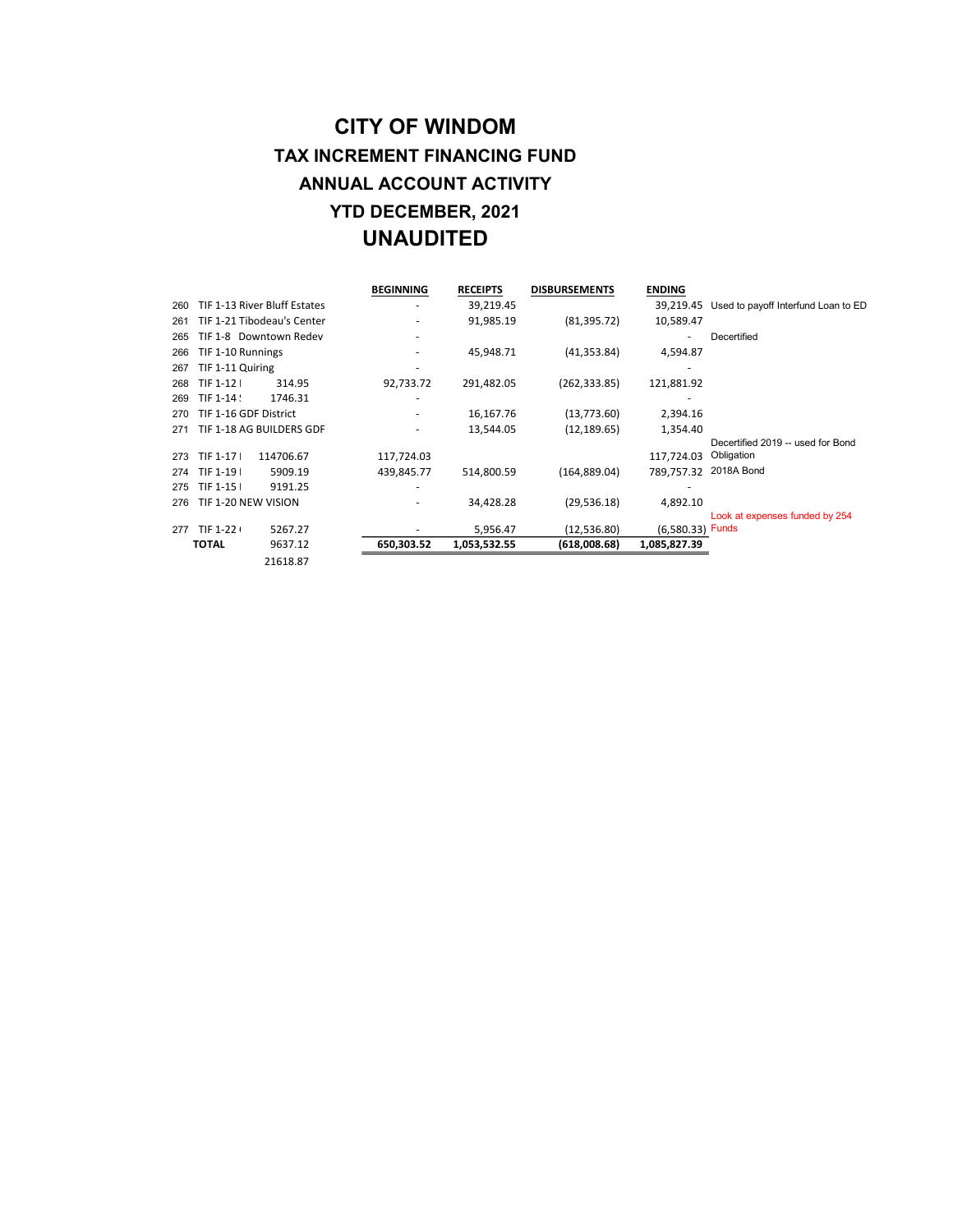### CITY OF WINDOM WATER FUND ANNUAL ACCOUNT ACTIVITY YTD DECEMBER, 2021 UNAUDITED

| CASH & INVESTMENT BALANCE JAN 1, 2021 |                                      |                | 1,314,314.56  |              |         |  |
|---------------------------------------|--------------------------------------|----------------|---------------|--------------|---------|--|
|                                       |                                      |                | 2021          | 2021         |         |  |
|                                       |                                      | PY YTD         | <b>BUDGET</b> | <b>YTD</b>   | %       |  |
| <b>REVENUE</b>                        |                                      |                |               |              |         |  |
|                                       | 330 Intergovernmental Revenues       |                |               | 1,649.36     |         |  |
|                                       | 361 Special Assessments              | 10,626.11      | 1,189.00      | 1,162.23     | 97.75%  |  |
|                                       | 370 Other Revenues                   | 488.50         |               | 924.71       |         |  |
|                                       | 371 Water Service Revenues           | 1,304,712.46   | 1,275,000.00  | 1,306,276.09 | 102.45% |  |
|                                       | 380 Other Financing Sources          |                |               |              |         |  |
|                                       | Revenue Total                        | 1,315,827.07   | 1,276,189.00  | 1,310,012.39 | 102.65% |  |
| <b>EXPENSE</b>                        |                                      |                |               |              |         |  |
|                                       | 100 Personal Services                | 354,296.78     | 394,998.00    | 351,588.83   | 89.01%  |  |
|                                       | 200 Supplies                         | 61,610.45      | 56,400.00     | 66,383.60    | 117.70% |  |
|                                       | 300 Charges and Services             | 32,134.90      | 53,600.00     | 43,280.49    | 80.75%  |  |
|                                       | 360 Insurance                        | 23,699.04      | 25,992.13     | 16,922.94    | 65.11%  |  |
|                                       | 380 Utility Service                  | 109,885.18     | 99,700.00     | 117,252.27   | 117.61% |  |
|                                       | 400 Repairs & Maint                  | 76,993.76      | 61,500.00     | 54,468.47    | 88.57%  |  |
|                                       | 430 Misc                             | 25,843.19      | 29,600.00     | 35,424.28    | 119.68% |  |
|                                       |                                      | 684,463.30     | 721,790.13    | 685,320.88   | 94.95%  |  |
|                                       | 410 Depreciation                     | 417,837.87     | 420,000.00    | 430,710.76   | 102.55% |  |
|                                       |                                      |                |               |              |         |  |
|                                       | 600 Debt Service Interest            | 89,009.53      | 63,318.00     | 58,461.95    | 92.33%  |  |
|                                       | 700 Other Financing Uses/Sources     | 83,062.99      | 72,000.00     | 83,924.34    | 116.56% |  |
|                                       |                                      | 172,072.52     | 135,318.00    | 142,386.29   | 105.22% |  |
|                                       | <b>Expense Total</b>                 | 1,274,373.69   | 1,277,108.13  | 1,258,417.93 | 98.54%  |  |
|                                       | Surplus (Deficit)                    | 41,453.38      | (919.13)      | 51,594.46    |         |  |
|                                       |                                      |                |               |              |         |  |
|                                       | Debt Issuance Proceeds               |                |               | 245,769.05   |         |  |
|                                       | <b>Bond Payoff</b>                   |                |               | 915,000.00   |         |  |
|                                       | <b>Principal Payments</b>            |                | 171,000.00    | 151,833.32   | 88.79%  |  |
|                                       |                                      | $\overline{a}$ | 171,000.00    | 1,312,602.37 |         |  |
| <b>CAPITAL</b>                        |                                      |                |               |              |         |  |
|                                       | 500 2020 Street Project              |                |               |              |         |  |
|                                       | 500 Capital Outlay                   |                | 45,000.00     | 145,674.26   | 323.72% |  |
|                                       |                                      |                | 45,000.00     | 145,674.26   | 323.72% |  |
|                                       | Change In Other Asset/Liabilities    |                |               | 1,075,297.29 |         |  |
| <b>CASH CHANGE</b>                    |                                      | 459,291.25     | 203,080.87    | 99,325.88    |         |  |
|                                       |                                      |                |               |              |         |  |
|                                       | <b>CASH &amp; INVESTMENT BALANCE</b> |                |               | 1,413,640.44 |         |  |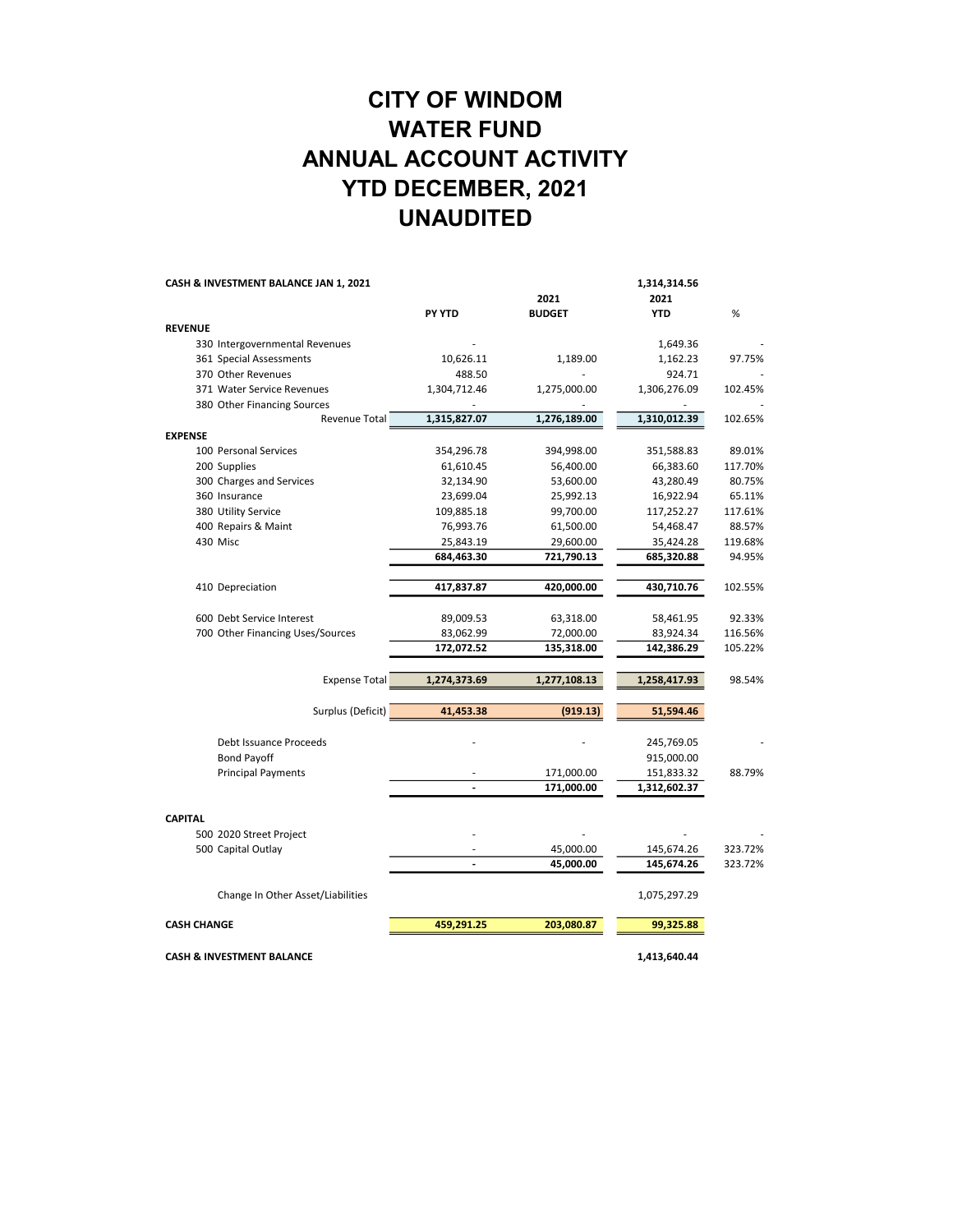#### CITY OF WINDOM WASTEWATER FUND ANNUAL ACCOUNT ACTIVITY YTD DECEMBER, 2021 UNAUDITED

CASH & INVESTMENT BALANCE JAN 1, 2021 2,512,313.28

|                                         |                      |                |               | -,,,         |         |                      |
|-----------------------------------------|----------------------|----------------|---------------|--------------|---------|----------------------|
|                                         |                      |                | 2021          | 2021         | $\%$    |                      |
| <b>REVENUE</b>                          |                      | <b>PY YTD</b>  | <b>BUDGET</b> | <b>YTD</b>   |         |                      |
| 330 Intergovernmental Revenues          |                      | 1,397,499.75   |               | 75,405.54    |         | - PSIG/State Bonding |
| 361 Special Assessments                 |                      | 2,994.70       | 509.00        | 498.10       | 97.86%  |                      |
| 370 Other Revenues                      |                      | 36,859.37      | 10,000.00     | 998.64       | 9.99%   |                      |
| 372 Sewer Service Revenues              |                      | 1,899,380.86   | 1,987,300.00  | 2,094,553.41 | 105.40% |                      |
| 380 Other Financing Sources             |                      |                | 396,468.00    |              | 0.00%   |                      |
|                                         | Revenue Total        | 3,336,734.68   | 2,394,277.00  | 2,171,455.69 | 90.69%  |                      |
| <b>EXPENSE</b>                          |                      |                |               |              |         |                      |
| 100 Personal Services                   |                      | 276,217.06     | 402,715.00    | 346,724.21   | 86.10%  |                      |
| 200 Supplies                            |                      | 28,019.64      | 263,600.00    | 183,568.90   | 69.64%  |                      |
| 300 Charges and Services                |                      | 63,554.08      | 95,900.00     | 74,025.06    | 77.19%  |                      |
| 360 Insurance                           |                      | 17,986.89      | 19,908.16     | 25,927.96    | 130.24% |                      |
| 380 Utility Service                     |                      | 146,896.77     | 190,800.00    | 171,439.56   | 89.85%  |                      |
| 400 Repairs & Maint                     |                      | 95,606.79      | 78,800.00     | 82,379.18    | 104.54% |                      |
| 430 Misc                                |                      | 43,199.59      | 47,100.00     | 64,493.51    | 136.93% |                      |
|                                         |                      | 671,480.82     | 1,098,823.16  | 948,558.38   | 86.32%  |                      |
| 410 Depreciation                        |                      | 400,745.53     | 967,220.00    | 858,624.08   | 88.77%  |                      |
|                                         |                      |                |               |              |         |                      |
| 600 Debt Service Interest               |                      | 218,388.64     | 185,162.00    | 164,962.41   | 89.09%  |                      |
| 700 Other Financing Uses                |                      | 45,120.97      | 34,017.00     | 42,646.53    | 125.37% |                      |
|                                         |                      | 263,509.61     | 219,179.00    | 207,608.94   | 94.72%  |                      |
|                                         | <b>Expense Total</b> | 1,335,735.96   | 2,285,222.16  | 2,014,791.40 | 88.17%  |                      |
|                                         |                      |                |               |              |         |                      |
|                                         | Surplus (Deficit)    | 2,000,998.72   | 109,054.84    | 156,664.29   |         |                      |
| Debt Issuance Proceeds                  |                      |                |               | 245,769.05   |         |                      |
| <b>Bond Payoffs</b>                     |                      |                |               |              |         |                      |
| <b>Principal Payments</b>               |                      |                | 903,000.00    | 298,431.71   | 33.05%  |                      |
|                                         |                      | $\overline{a}$ | 903,000.00    | 544,200.76   |         |                      |
| <b>CAPITAL</b>                          |                      |                |               |              |         |                      |
| <b>WWTP Project</b>                     |                      |                |               | 213,550.20   |         |                      |
| 2020 Street Project                     |                      |                |               |              |         |                      |
| 500 Capital Outlay                      |                      |                | 165,000.00    | 181,752.74   | 110.15% |                      |
|                                         |                      |                | 165,000.00    | 395,302.94   | 239.58% |                      |
| 49970 Change in Other Asset/Liabilities |                      |                |               | 112,554.98   |         |                      |
| <b>CASH CHANGE</b>                      |                      | 2,401,744.25   | 8,274.84      | 188,339.65   |         |                      |
| <b>CASH &amp; INVESTMENT BALANCE</b>    |                      |                |               | 2,700,652.93 |         |                      |

Bond Proceeds Restricted for Project Expense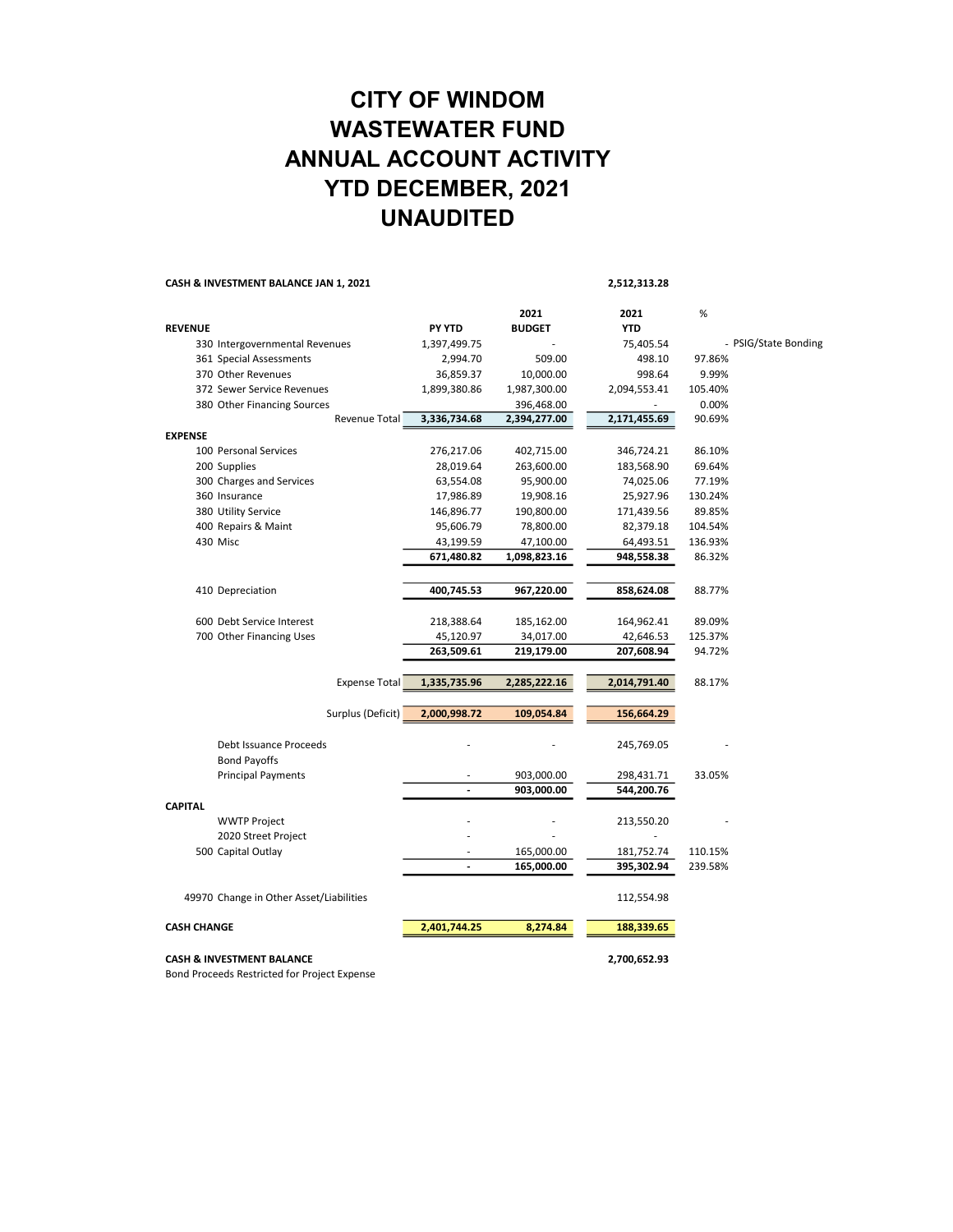### CITY OF WINDOM ELECTRIC FUND ANNUAL ACCOUNT ACTIVITY YTD DECEMBER, 2021 UNAUDITED

|                    | CASH & INVESTMENT BALANCE JAN 1, 2021 |               |                       | 7,126,171.19       |         |
|--------------------|---------------------------------------|---------------|-----------------------|--------------------|---------|
| <b>REVENUE</b>     |                                       | <b>PY YTD</b> | 2021<br><b>BUDGET</b> | 2021<br><b>YTD</b> | %       |
|                    | 330 Intergovenmental Revenues         |               |                       |                    |         |
|                    | 370 Other Revenues                    | 67,020.66     | 30,000.00             | 20,026.87          | 66.76%  |
|                    | 374 Electric Service Revenues         | 7,123,197.85  | 6,920,395.00          | 7,264,259.69       | 104.97% |
|                    | 380 Other Financing Sources           | 20,000.00     |                       |                    |         |
|                    | <b>Total Revenue</b>                  | 7,210,218.51  | 6,950,395.00          | 7,284,286.56       | 104.80% |
| <b>EXPENSE</b>     |                                       |               |                       |                    |         |
|                    | 100 Personal Services                 | 627,559.81    | 629,610.00            | 558,499.62         | 88.71%  |
|                    | 200 Supplies                          | 43,454.47     | 48,500.00             | 45,440.89          | 93.69%  |
|                    | 250 Merchandise Purchases             | 3,718,033.76  | 3,849,392.00          | 3,956,971.15       | 102.79% |
|                    | 300 Charges and Services              | 65,713.78     | 72,700.00             | 68,348.19          | 94.01%  |
|                    | 360 Insurance                         | 120,164.98    | 128,001.51            | 138,154.71         | 107.93% |
|                    | 380 Utility Service                   | 7,396.64      | 9,000.00              | 7,487.75           | 83.20%  |
|                    | 400 Repairs & Maint                   | 118,689.99    | 147,500.00            | 135,772.80         | 92.05%  |
|                    | 430 Misc                              | 145,730.45    | 136,750.00            | 161,610.28         | 118.18% |
|                    | 481 Other                             | 14,400.00     | 14,400.00             | 14,400.00          | 100.00% |
|                    |                                       | 4,861,143.88  | 5,035,853.51          | 5,086,685.39       | 101.01% |
|                    | 410 Depreciation                      | 663,817.97    | 600,000.00            | 605,705.76         | 100.95% |
|                    | 700 Other Financing Uses              | 200,750.00    | 200,000.00            | 200,750.00         | 100.38% |
|                    |                                       | 200,750.00    | 200,000.00            | 200,750.00         | 100.38% |
|                    | <b>Expense Total</b>                  | 5,725,711.85  | 5,835,853.51          | 5,893,141.15       | 100.98% |
|                    | Surplus (Deficit)                     | 1,484,506.66  | 1,114,541.49          | 1,391,145.41       |         |
| <b>CAPITAL</b>     | <b>Transmission Project</b>           |               |                       | 73,844.30          |         |
|                    | 500 Capital Outlay                    |               | 3,545,000.00          | 452,344.43         |         |
|                    |                                       |               | 3,545,000.00          | 771,957.78         | 21.78%  |
|                    | Change in Other Asset/Liabilities     |               |                       | (123, 485.18)      |         |
| <b>CASH CHANGE</b> |                                       | 2,148,324.63  | (1,830,458.51)        | 1,101,408.21       |         |
|                    | <b>CASH &amp; INVESTMENT BALANCE</b>  |               |                       | 8,227,579.40       |         |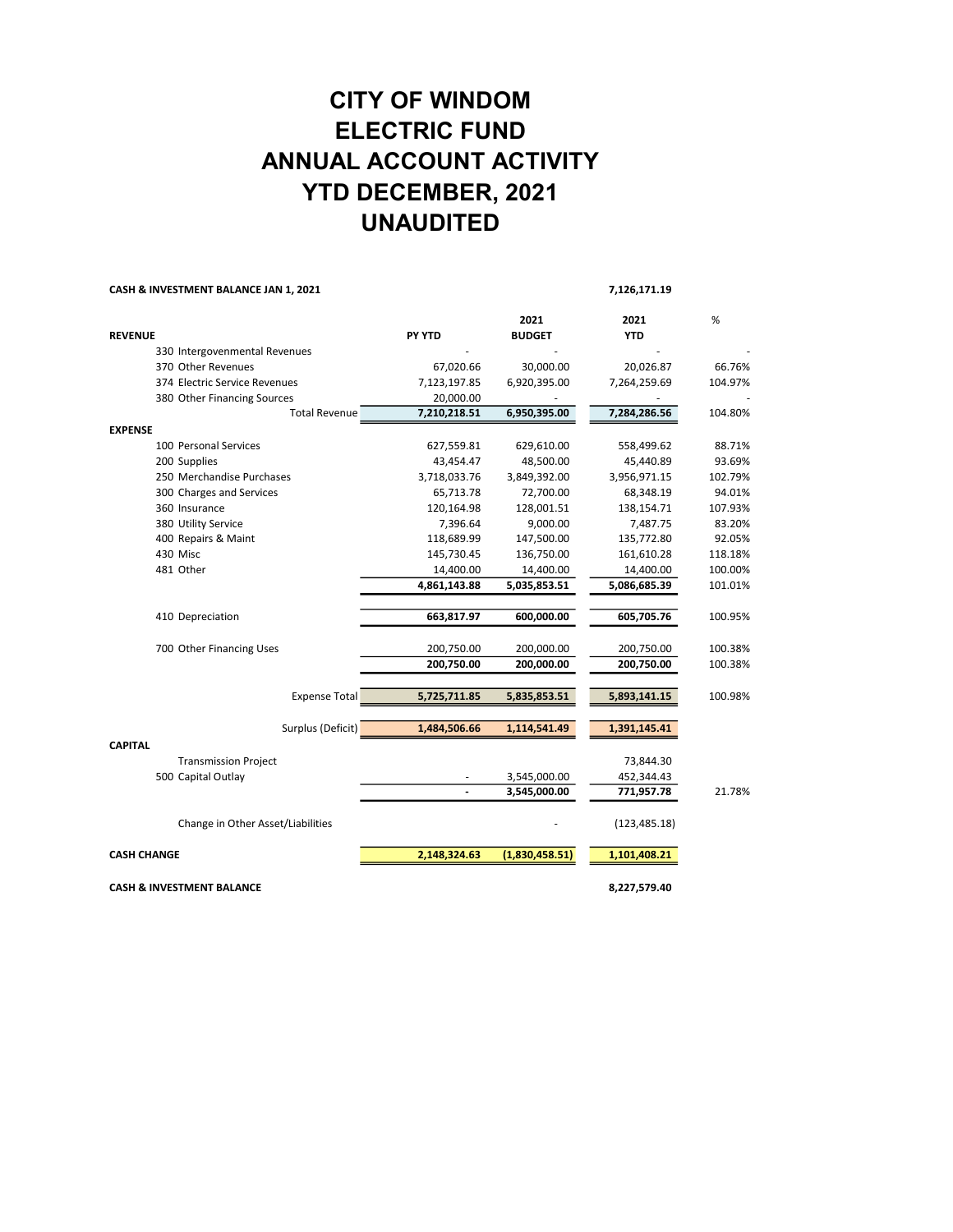# CITY OF WINDOM LIQUOR FUND ANNUAL ACCOUNT ACTIVITY YTD DECEMBER, 2021 UNAUDITED

| CASH & INVESTMENT BALANCE JAN 1, 2021 |               |               | 605,678.26   |         |
|---------------------------------------|---------------|---------------|--------------|---------|
|                                       |               | 2021          | 2021         |         |
|                                       | <b>PY YTD</b> | <b>BUDGET</b> | <b>YTD</b>   | %       |
| <b>REVENUE</b>                        |               |               |              |         |
| 370 Other Revenues                    | 4,193.69      | 6,000.00      | 2,115.04     | 35.25%  |
| 378 Liquor Sales                      | 2,335,853.94  | 2,071,425.00  | 2,297,136.05 | 110.90% |
| <b>Total Revenue</b>                  | 2,340,047.63  | 2,077,425.00  | 2,299,251.09 | 110.68% |
|                                       |               |               |              |         |
| <b>EXPENSE</b>                        |               |               |              |         |
| 100 Personal Services                 | 274,251.85    | 269,885.00    | 285,589.01   | 105.82% |
| 200 Supplies                          | 9,104.47      | 5,850.00      | 10,027.70    | 171.41% |
| 250 Merchandise Purchases             | 1,710,203.02  | 1,522,725.56  | 1,683,140.88 | 110.53% |
| 300 Charges and Services              | 68,180.69     | 62,000.00     | 63,106.77    | 101.79% |
| 360 Insurance                         | 11,046.31     | 11,917.46     | 23,737.68    | 199.18% |
| 380 Utility Service                   | 15,363.74     | 14,950.00     | 16,296.94    | 109.01% |
| 400 Repairs & Maint                   | 5,015.03      | 7,500.00      | 5,061.41     | 67.49%  |
| 430 Misc                              | 48,705.12     | 39,200.00     | 45,859.13    | 116.99% |
|                                       | 2,141,870.23  | 1,934,028.02  | 2,132,819.52 | 110.28% |
| 410 Depreciation                      | 28,858.41     | 30,000.00     | 27,126.17    | 90.42%  |
| 700 Other Financing Uses              | 100,000.00    | 100,000.00    | 100,000.00   | 100.00% |
|                                       | 100,000.00    | 100,000.00    | 100,000.00   | 100.00% |
| <b>Expense Total</b>                  | 2,270,728.64  | 2,064,028.02  | 2,259,945.69 | 109.49% |
|                                       |               |               |              |         |
| Surplus (Deficit)                     | 69,318.99     | 13,396.98     | 39,305.40    |         |
| <b>CAPITAL</b>                        |               |               |              |         |
| 500 Capital Outlay                    |               | 5,000.00      |              |         |
|                                       |               | 5,000.00      |              | 0.00%   |
| Change in Other Asset/Liabilities     |               |               | 19,464.71    |         |
| <b>CASH CHANGE</b>                    | 98,177.40     | 38,396.98     | 85,896.28    |         |
| <b>CASH &amp; INVESTMENT BALANCE</b>  |               |               | 691,574.54   |         |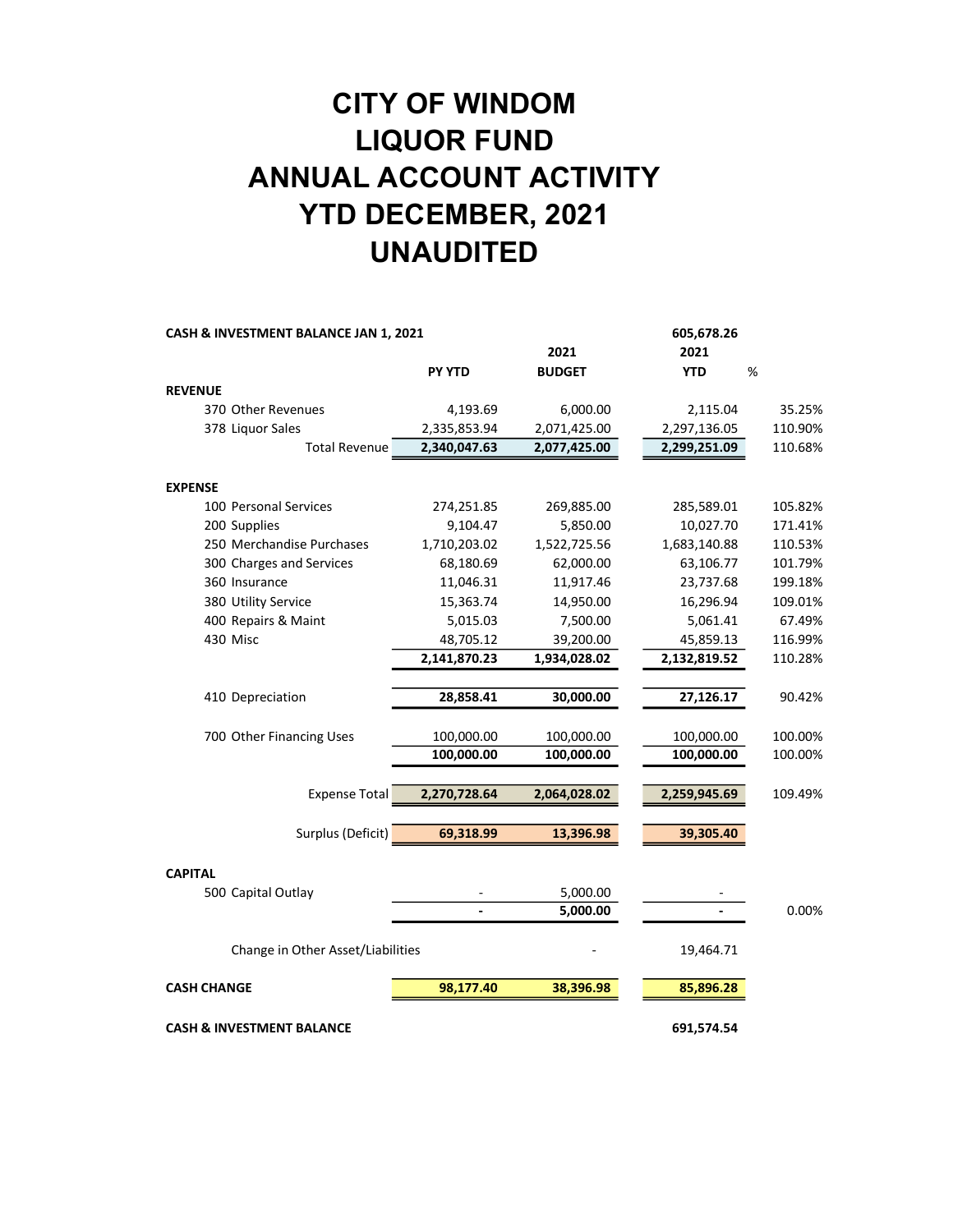#### CITY OF WINDOM TELECOM FUND ANNUAL ACCOUNT ACTIVITY YTD DECEMBER, 2021 UNAUDITED

| CASH & INVESTMENT BALANCE JAN 1, 2021 |               | (480,290.25)  |              |         |                         |
|---------------------------------------|---------------|---------------|--------------|---------|-------------------------|
|                                       |               | 2021          | 2021         |         |                         |
|                                       | <b>PY YTD</b> | <b>BUDGET</b> | <b>YTD</b>   | %       |                         |
| <b>REVENUE</b>                        |               |               |              |         |                         |
| 370 Other Revenues                    | 4,342.73      | 5,000.00      | 373.17       | 7.46%   |                         |
| 382 Cable                             | 915,287.03    | 886,600.00    | 844,611.90   | 95.26%  |                         |
| 383 Telephone                         | 677,371.35    | 663,680.00    | 652,530.35   | 98.32%  |                         |
| 384 Internet                          | 1,290,794.44  | 1,283,900.00  | 1,414,870.53 | 110.20% |                         |
| 380 Other Financing Sources           | 4,174.14      |               |              |         |                         |
| <b>Total Revenue</b>                  | 2,891,969.69  | 2,839,180.00  | 2,912,385.95 | 102.58% |                         |
| <b>EXPENSE</b>                        |               |               |              |         |                         |
| 100 Personal Services                 | 587,364.80    | 588,195.00    | 555,795.47   | 94.49%  |                         |
| 200 Supplies                          | 36,677.09     | 66,300.00     | 44,595.14    | 67.26%  |                         |
| 300 Charges and Services              | 93,187.26     | 124,500.00    | 84,347.86    | 67.75%  |                         |
| 360 Insurance                         | 27,808.78     | 29,959.18     | 31,375.81    | 104.73% |                         |
| 380 Utility Service                   | 31,582.31     | 31,250.00     | 34,474.91    | 110.32% |                         |
| 400 Repairs & Maint                   | 7,513.82      | 24,000.00     | 15,738.02    | 65.58%  |                         |
|                                       |               |               |              |         | <b>Subscriber Fees</b>  |
| 430 Misc                              | 1,166,213.66  | 1,216,500.00  | 1,057,012.94 |         | 86.89% Internet Expense |
|                                       | 1,950,347.72  | 2,080,704.18  | 1,823,340.15 | 87.63%  |                         |
|                                       |               |               |              |         |                         |
| 410 Depreciation                      | 338,581.26    | 352,050.00    | 331,364.62   | 94.12%  |                         |
|                                       |               |               |              |         |                         |
| 700 Other Financing Uses              | 2,250.00      |               | 2,250.00     |         |                         |
| 600 Debt Service - Interest           | 455,491.25    | 166,123.00    | 166,122.75   | 100.00% |                         |
|                                       | 457,741.25    | 166,123.00    | 168,372.75   | 101.35% |                         |
|                                       |               |               |              |         |                         |
| <b>Expense Total</b>                  | 2,746,670.23  | 2,598,877.18  | 2,323,077.52 | 89.39%  |                         |
| Surplus (Deficit)                     | 145,299.46    | 240,302.82    | 589,308.43   |         |                         |
| Debt Issuance Proceeds                |               |               |              |         |                         |
| <b>Principal Payments</b>             | 445,000.00    | 661,000.00    | 661,000.00   |         |                         |
|                                       | 445,000.00    | 661,000.00    | 661,000.00   | 100.00% |                         |
|                                       |               |               |              |         |                         |
| <b>CAPITAL</b>                        |               |               |              |         |                         |
| Core Upgrade                          |               |               |              |         |                         |
| 500 Capital Outlay                    | 614,819.24    | 22,000.00     | 36,124.66    |         |                         |
|                                       | 614,819.24    | 22,000.00     | 36,124.66    | 164.20% |                         |
|                                       |               |               |              |         |                         |
| Change In Other Asset/Liabilities     |               |               | (90,092.11)  |         |                         |
| <b>CASH CHANGE</b>                    | (575, 938.52) | (90, 647.18)  | 133,456.28   |         |                         |
|                                       |               |               |              |         |                         |
|                                       |               |               |              |         |                         |
|                                       |               |               |              |         |                         |

CASH - RESTRICTED FOR BOND RESERVE/CORE UPGRADE CASH & INVESTMENT BALANCE (346,833.97)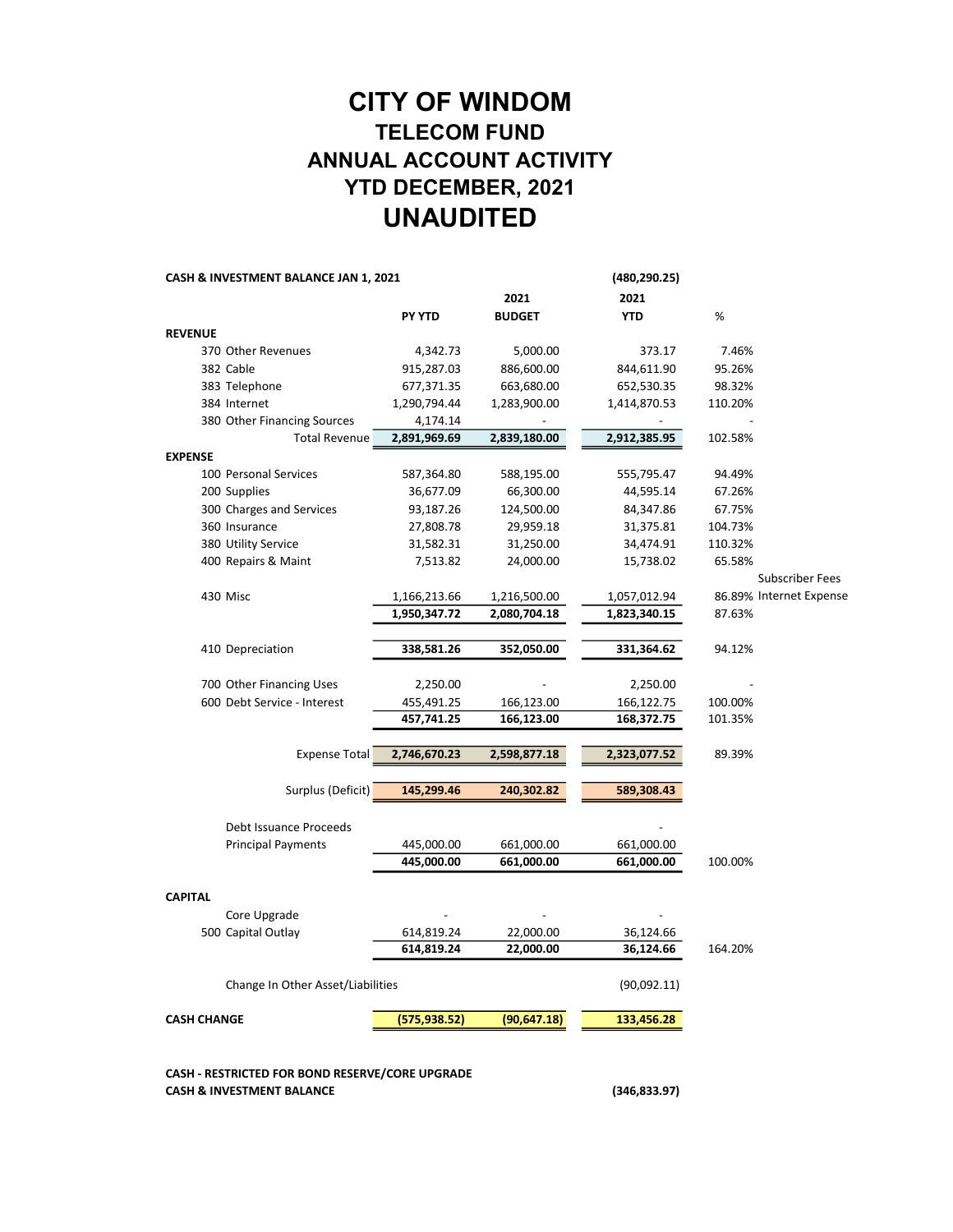### CITY OF WINDOM ARENA FUND ANNUAL ACCOUNT ACTIVITY YTD DECEMBER, 2021 UNAUDITED

#### CASH & INVESTMENT BALANCE JAN 1, 2021 206,127.83

|                    |                                      |                                    | 2021          | 2021                  | %       |
|--------------------|--------------------------------------|------------------------------------|---------------|-----------------------|---------|
| <b>REVENUE</b>     |                                      | <b>PY YTD</b>                      | <b>BUDGET</b> | <b>YTD</b>            |         |
|                    | 310 Taxes                            | 269,282.00                         | 281,791.00    | 281,791.00            | 100.00% |
|                    | 370 Other Revenues                   | 2,827.49                           |               | 1,030.08              |         |
|                    | 381 Arena                            | 60,001.39                          | 80,649.20     | 73,029.92             | 90.55%  |
|                    | 380 Other Financing Sources          | 76,659.20                          | 112,800.00    | 270,301.60            | 239.63% |
|                    |                                      | <b>Total Revenue</b><br>408,770.08 | 475,240.20    | 626,152.60            | 131.75% |
| <b>EXPENSE</b>     |                                      |                                    |               |                       |         |
|                    | 100 Personal Services                | 166,087.88                         | 184,645.00    | 177,652.21            | 96.21%  |
|                    | 200 Supplies                         | 16,101.86                          | 30,700.00     | 24,329.40             | 79.25%  |
|                    | 250 Merchandise Purchases            |                                    |               | 191.00                |         |
|                    | 300 Charges and Services             | 14,087.44                          | 9,700.00      | 11,503.13             | 118.59% |
|                    | 360 Insurance                        | 13,667.08                          | 15,636.10     | 13,834.75             | 88.48%  |
|                    | 380 Utility Service                  | 62,895.79                          | 72,650.00     | 72,271.29             | 99.48%  |
|                    | 400 Repairs & Maint                  | 29,234.99                          | 25,900.00     | 24,592.74             | 94.95%  |
|                    | 430 Misc                             | 8,313.91                           | 9,875.00      | 9,174.03              | 92.90%  |
|                    |                                      | 310,388.95                         | 349,106.10    | 333,548.55            | 95.54%  |
|                    |                                      |                                    |               |                       |         |
|                    | 410 Depreciation                     | 79,562.27                          | 80,000.00     | 72,322.47             | 90.40%  |
|                    |                                      |                                    |               |                       |         |
|                    | 700 Other Financing Uses             |                                    |               |                       |         |
|                    | 600 Debt Service - Interest          | 31,933.98                          | 31,134.00     | 31,133.76             | 100.00% |
|                    |                                      | 31,933.98                          | 31,134.00     | 31,133.76             | 100.00% |
|                    |                                      |                                    |               |                       |         |
|                    |                                      | <b>Expense Total</b><br>421,885.20 | 460,240.10    | 437,004.78            | 94.95%  |
|                    | Surplus (Deficit)                    | (13, 115.12)                       |               |                       |         |
|                    |                                      |                                    | 15,000.10     | 189,147.82            |         |
|                    | Debt Issuance Proceeds               |                                    |               |                       |         |
|                    | <b>Principal Payments</b>            | 40,000.00                          | 45,000.00     | 45,000.00             |         |
|                    |                                      | 40,000.00                          | 45,000.00     | 45,000.00             | 100.00% |
| <b>CAPITAL</b>     |                                      |                                    |               |                       |         |
|                    | 500 Capital Outlay                   | 69,192.33                          | 50,000.00     | 267,020.00            |         |
|                    |                                      | 69,192.33                          | 50,000.00     | 267,020.00            | 534.04% |
|                    |                                      |                                    |               |                       |         |
|                    | Change in Other Asset/Liabilities    |                                    |               | (80, 576.94)          |         |
|                    |                                      |                                    |               |                       |         |
| <b>CASH CHANGE</b> |                                      | (42, 745.18)                       |               | 0.10<br>(131, 126.65) |         |
|                    |                                      |                                    |               |                       |         |
|                    | <b>CASH &amp; INVESTMENT BALANCE</b> | 75,001.18                          |               |                       |         |

Bond Proceeds Restricted for Project Expense